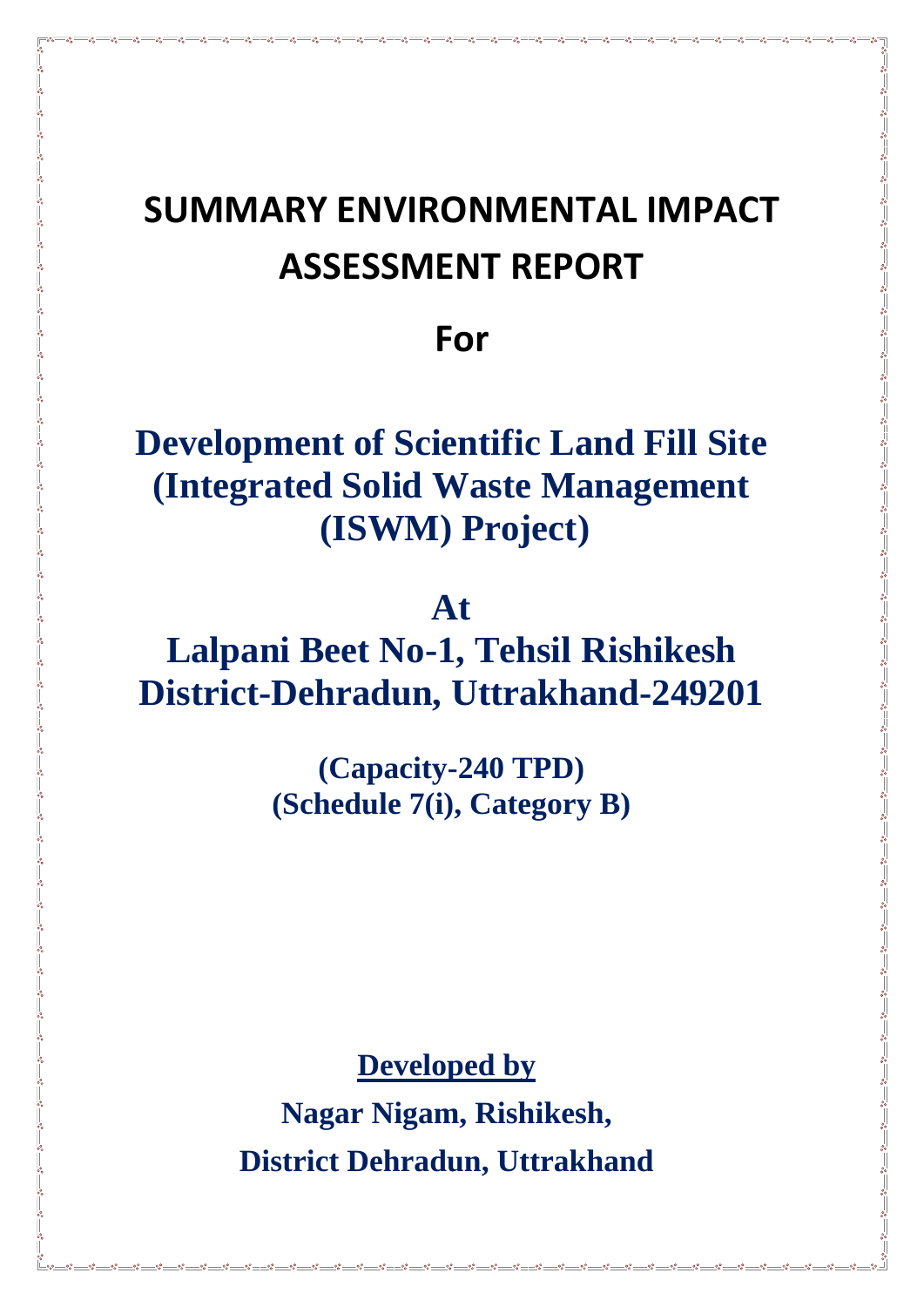#### **1.0 Introduction**

Nagar Nigam Rishikesh is the civic body that governs the city of Rishikesh in Uttarakhand, India. This corporation consists of 40 wards and is headed by a mayor who presides over 40 other corporators representing the wards.

Govt. of Uttrakhand has plan to develop Integrated Solid Waste Management (ISWM) in all Urban Local Bodies (ULBs) using the concept of Regional level Sanitary Landfill facility. Proposed Scientific Land Fill Site is located at Lalpani Beet No-1, Tehsil Rishikesh, District-Dehradun, Uttrakhand. Waste from Muni-ki-Reti Nagar Palika Parishad, Swargashram Nagar Panchayat, Narandranagar Nagar Palika Parishad, Doiwala Nagar Palika Parishad and Rishikesh Nagar Palika Parishad will be processed at this proposed site. Total Land 10 ha. Its a Govt. Forest land. Land diversion process is under advance stage of the processing. State govt. has cleared the proposal and sent to central for further processing. No R & R issues involved with the identified land.

Because the existing municipal site is located at Govind Nagar, Rishikesh, which is in mid of the Rishikesh town and very near to the Ganga river. There are many complaints of the local people regarding this existing landfill site and due to grievance such as contaminated groundwater, fires, smoke, flies, bird menace and foul odour are very common of this site. That why local people wants to relocate this site from the main city. No treatment of the collected solid waste is being done and existing system is not in compliance with MSW rules 2016. Further NGT has also ordered for Shifting of all the existing MSW dumping zone which are located close to the Ganga river including existing land fill site located at Rishikesh.

The need of the project is to facilitate, develop a sound and complete solid waste management system and sanitary landfill site. Rishikesh city along with Swargashram, Muni Ki Reti, Narendranagar and Doiwala ULB will generates approximately 140 TPD of municipal solid waste (MSW) by 2020 and 240 by year 2045 and for treatment and safe disposal of the municipal solid waste the landfill facility will be developed. It will also improve the level, quality and sustainability of basic urban services, contributing to improved quality of life among the people who are likely to reside

The Common Municipal Solid Waste Management Facility (CMSWMF) projects are categorized under Item 7(i) in the EIA Notification, dated September 14, 2006 and thus, need a prior Environmental Clearance. The proposed project will fall under Category "B"; hence it will be appraised by the State Environmental Appraisal Committee (SEAC), Uttrakhand.

#### **2.0 Nature, size and Location of the Project**

The proposed landfill and compost facility will be located Lalpani Beet No-1, Tehsil Rishikesh, District-Dehradun, Uttrakhand and spread over an area of 10 Ha. The project facilities will include waste segregation and transportation, composting and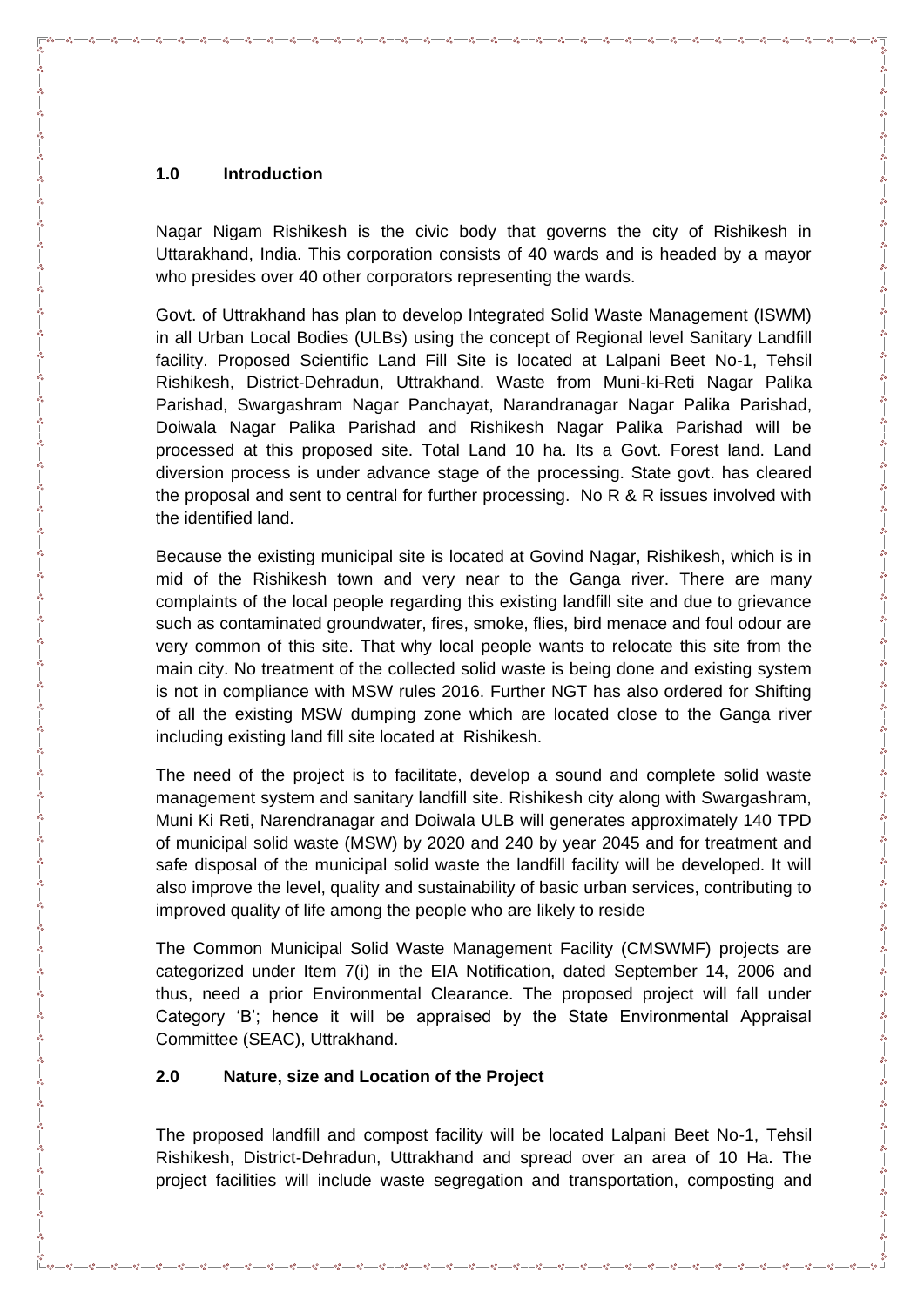sanitary land filling. The project involves installation of compost plant and an engineering sanitary landfill site.

The need of the project is to facilitate, develop a sound and complete solid waste management system and sanitary landfill site. Rishikesh city along with Swargashram, Muni Ki Reti, Narendranagar and Doiwala ULB will generates approximately 140 TPD of municipal solid waste (MSW) by 2020 and 240 by year 2045 and for treatment and safe disposal of the municipal solid waste the landfill facility will be developed. It will also improve the level, quality and sustainability of basic urban services, contributing to improved quality of life among the people who are likely to reside.

Rishikesh is a pilgrimage town in Dehradun District of the Indian State Uttrakhand, about 45 km from Dehradun in the southeast part of the State. Rishikesh is one of the important religious places. It is the gateway to the upper Garhwal region and the starting point for the Char Dham pilgrimage (Gangotri, Yamunotri, Badrinath and Kedarnath) and an ideal destination not only for pilgrims but also for the people who are interested in adventure, meditation, yoga and other aspects of Hinduism.

Proposed site is well connected to Rishikesh-Haridwar bypass through a 500 m long Junglat road. Dehradun is located about 45 km from the proposed site. Nearest rail station is Rishikesh city located about 4 km from the site. salient environmental feature of the proposed project is presented in Table 1.

| SI.<br>No | <b>Description</b>                                                 | <b>Project Details</b>                                                                                                                                                                                                                                                                         |
|-----------|--------------------------------------------------------------------|------------------------------------------------------------------------------------------------------------------------------------------------------------------------------------------------------------------------------------------------------------------------------------------------|
| 11        | Road Connectivity                                                  | SLF site is well connected from Rishikesh-Delhi bypass<br>road                                                                                                                                                                                                                                 |
| 2         | <b>Rail Connectivity</b>                                           | Railway Station: Rishikesh-2.0 km, East                                                                                                                                                                                                                                                        |
| 3         | <b>Wildlife Sanctuary /</b><br>National Park/<br>Biosphere reserve | Rajaji National Park<br>The nearest ESZ of the national park is located about 3.0<br>km, E from proposed site                                                                                                                                                                                  |
| 9         | Reserve and<br><b>Protected Forest</b>                             | Barkot Reserved Forest (0.9 km, N), Rishikesh Reserved<br>Forest (1.20 km, NE), Bibiwala Reserved Forest (3.50 km,<br>N), 7 Reserved Forests (4.00 to 5.00 km, S), Dudhia R.F<br>(9.89 km, S), Chandanawa Reserved forest (6.55km, N),<br>Muni-ki-Reti Reserved forest (6.24km, NE)            |
| 10        | <b>Water Bodies</b>                                                | Kalapani River (2.70 km, E), Ganga River (3.94 km, E)<br>Bengali Khala River (4.33 km, S), Golpani Rao River (2.75<br>km, W), Teenpani River (3.02 km, W), Suswa Rive (6.17<br>km, SW), Songi river (4.75 km, SW), Chandharbhaga<br>river (4.87 km, N), Binj Rao River (6.00 km, SE), Motichor |

|  |  |  |  | Table 1: Salient Features of the proposed site |  |
|--|--|--|--|------------------------------------------------|--|
|--|--|--|--|------------------------------------------------|--|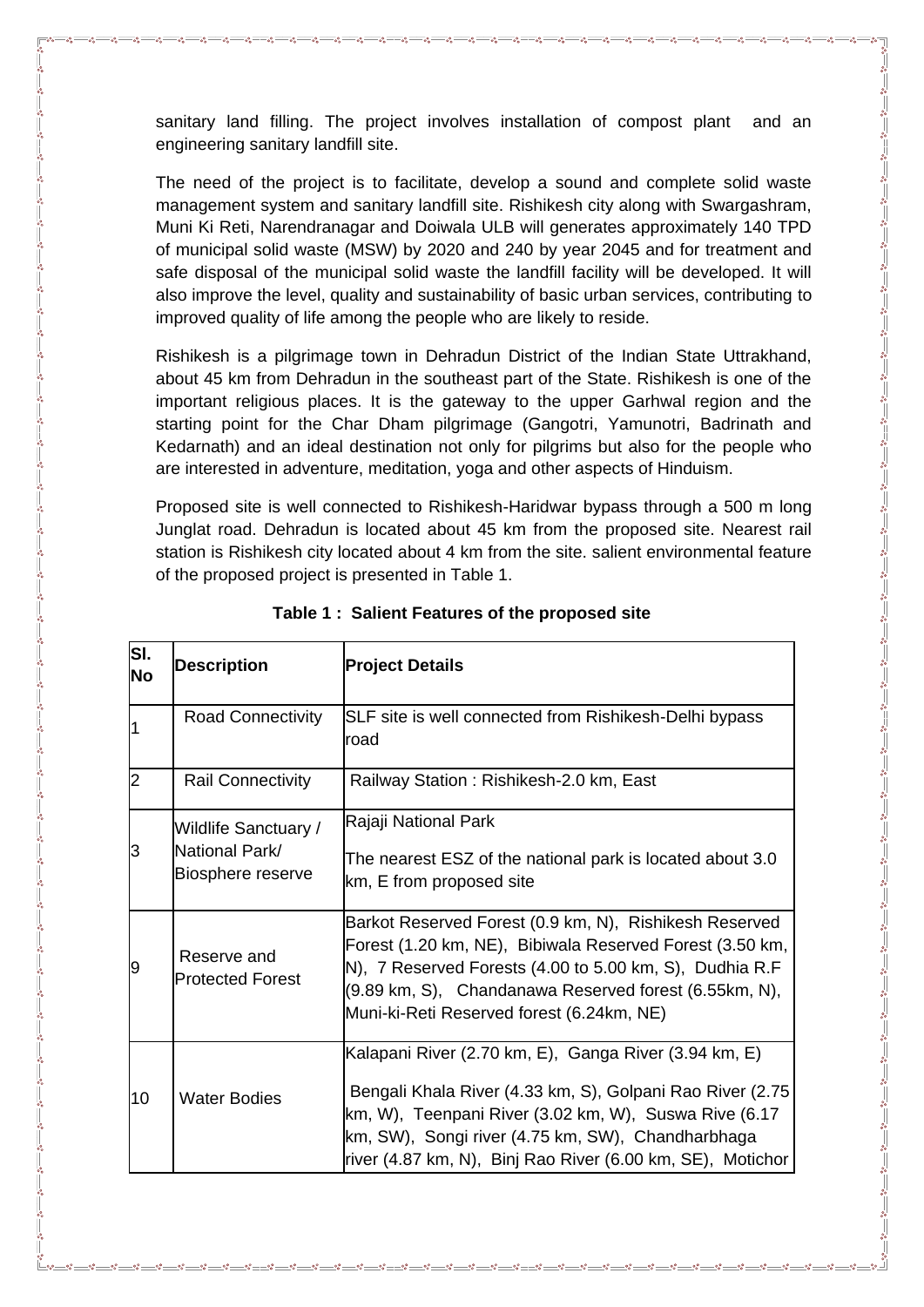|    |                                      | Rao River (9.57 km, SW)                            |
|----|--------------------------------------|----------------------------------------------------|
|    |                                      | Dogadda Sot River (9.0 km, S)                      |
| 11 | Seismic Zone                         | Seismic Zone-IV' indicating High damage risk zone. |
| 12 | Archaeological<br><b>Monuments</b>   | None within 300 m of the site                      |
| 13 | State, National<br><b>Boundaries</b> | There are no state or National boundaries          |
| 14 | Defence<br>Installations             | There are no defence installations                 |

### **3.0 Project Description**

The capacity of the landfill site is 240 TPD by year 2045. the total cost of the project is estimated as Rs. 5030.89 Lakh. Total 10 ha Land has been Identified for the proposed Land fill site. The infrastructure proposed for proposed project is primary waste collection, segregation and followed by separate collection and transportation system. Proposed Integrated solid waste management system comprises of followings

- $\triangleright$  Segregation and storage
- ▶ Primary Storage & Collection System
- $\triangleright$  Segregation Centres
- ▶ Secondary Storage, Collection & Transportation System
- Integrated Solid Waste Management (ISWM) Facility on Cluster & Regional Landfill Approach at Rishikesh

Salient features of the project is presented in following table

| SI.            | <b>Description</b>         | <b>Project Details</b>                              |  |
|----------------|----------------------------|-----------------------------------------------------|--|
| No.            |                            |                                                     |  |
| $\overline{1}$ | Name of the Project        | "Development of Scientific Landfill Site"           |  |
| $\overline{2}$ | <b>Project Location</b>    | At Lalpani Beet No-1, Rishikesh, District Dehradun, |  |
|                |                            | Uttrakhand-249201.                                  |  |
| 3              | Project developed by       | Nagar Nigam Rishikesh                               |  |
| $\overline{4}$ | S. No. in the Schedule     | 7 (i), Category 'B'                                 |  |
| 5              | <b>Project Cost</b>        | 5030.89 Lakh                                        |  |
| 6              | <b>Treatment for Waste</b> | RDF, Composting & Secured Landfill                  |  |
| $\overline{7}$ | <b>Plot Area</b>           | 10 ha (100000 Sq. m or 24.71 Acres)                 |  |
| 8              | Composting Area            | 9600 Sq. m, (2.372 Acres)                           |  |
| 9              | Green Area                 | 10500 Sq. m (2.594 Acres)                           |  |
|                | <b>SLF Area</b>            | 25000 Sq. m (6.177 Acres)                           |  |
| 10             | Other area                 | 54900 sq. m. (13.566 Acres)                         |  |
| 11             | Capacity of Plant          | Waste handling capacity: 240 TPD                    |  |

#### **Table 3 : Salient Feature of the Project**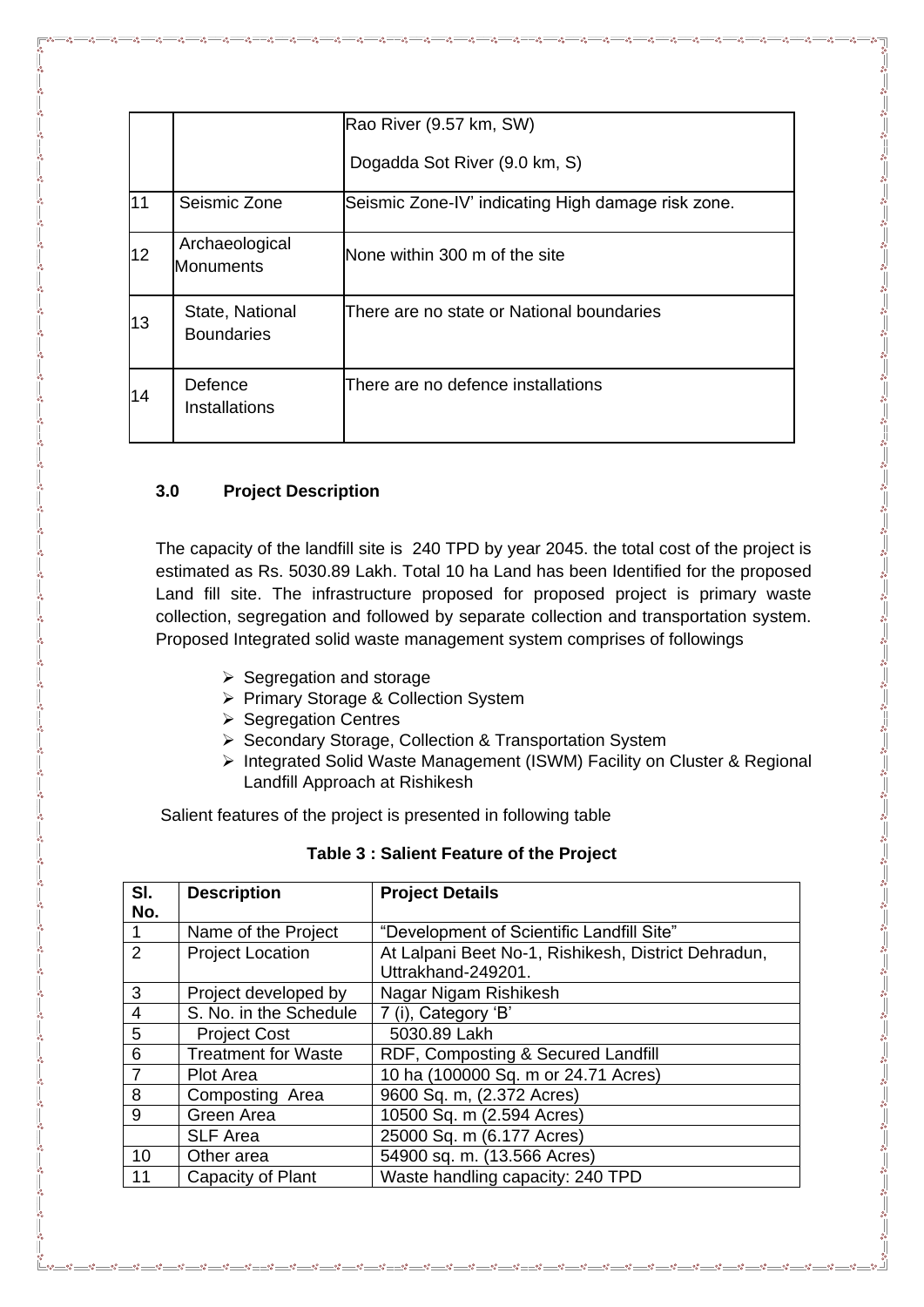|    |                           | (by year 2045)                                    |
|----|---------------------------|---------------------------------------------------|
| 12 | <b>Composting Plant</b>   | <b>120 TPD</b>                                    |
| 13 | Manpower                  | <b>Permanent Staff -20</b>                        |
|    |                           | Contractual Labor =70                             |
| 14 | <b>Total Water</b>        | Construction period- 10 KLD                       |
|    | Requirement               | Operation period -20 KLD (Total)                  |
| 15 | <b>Water Source</b>       | Municipal Supply water / Ground water             |
| 16 | <b>Water Use</b>          | Gardening: 15 KLD                                 |
|    |                           | Domestic: 4 KLD                                   |
|    |                           | Sprinkling/ Washing: 1 KLD                        |
| 17 | Waste Water               | Leachate and other waste: 45+8.8 KLD              |
|    | Generation                | Domestic: 3.2 KLD                                 |
| 18 | <b>Total Waste Water</b>  | 3.2 KLD                                           |
|    | Generation                |                                                   |
| 19 | Leachate Treatment        | <b>100 KLD</b>                                    |
|    | plant                     |                                                   |
| 20 | Domestic waste            | Septic Tank Soak Pit                              |
|    | <b>Treatment Facility</b> |                                                   |
| 21 | Solid Waste               | MSW from Labors: 15 kg/day                        |
|    | Generation                |                                                   |
| 22 | Method of Collection of   | DTDC (Through Nagar Nigam Rishikesh)              |
|    | Waste                     |                                                   |
| 23 | Solid Waste Projection    | Approx. 240 TPD (Biodegradables 49.85%, Dry       |
|    | (by year 2045)            | Waste: 41.74 % and lnert waste: 8.41%)            |
| 24 | <b>Electrical Load</b>    | 11.0 KV Feeder shall be bought up to the two pole |
|    |                           | structures at the site                            |
| 25 | Power Backup              | 1 x 500 KVA                                       |

#### **4.0 Description of Environment**

Primary baseline data has been collected as per the TOR prescribed by SEAC Uttrakhand. Baseline data has been generated during 1<sup>st</sup> October 2019 to 31<sup>st</sup> December 2019 for one complete season. The 10-km radius area around the proposed site was considered as study area. The data was generated by following the standard procedures of the Ministry of Environment & Forests and the Central Pollution Control Board.

**Meteorology**: Meteorological station was setup near project site. Wind speed, wind direction, temperature and humidity levels were recorded. During the study period daily mean minimum temperature was 4.6<sup>o</sup>C and daily mean maximum temperature was 32.1 <sup>o</sup>C. The maximum humidity during study period was 81 % and minimum was 26 %. The wind speed ranges between 0.5 to >3.0 m/s during study period except calm conditions. Most of the time wind speed ranges between 1.0 to 2.5 m/s. The predominant wind direction at site is from NW and NE direction. Percentage calm periods during study period was 26.86%.

.**Air Environment:** PM<sub>2.5</sub>, PM<sub>10</sub>, SO<sub>2</sub>, NO<sub>2</sub>, H2S and CH<sub>4</sub> were monitored at five locations in the study area. The locations were selected as per CPCB guidelines. Monitoring was done at upwind direction and various downwind directions of the project. The conc. of  $PM_{2.5}$  in all location ranges between 21-42  $\mu$ g/m<sup>3</sup> conc. of PM<sub>10</sub> in all location ranges between 45-84  $\mu$ g/m<sup>3</sup> Conc. of SO<sub>2</sub> in all location ranges between 5.0 to 9.0  $\mu$ g/m3. Conc. of NO<sub>2</sub> in all location ranges between  $9.8$ -19.6  $\mu$ g/m<sup>3</sup>. H2S and CH<sub>4</sub> were found in very low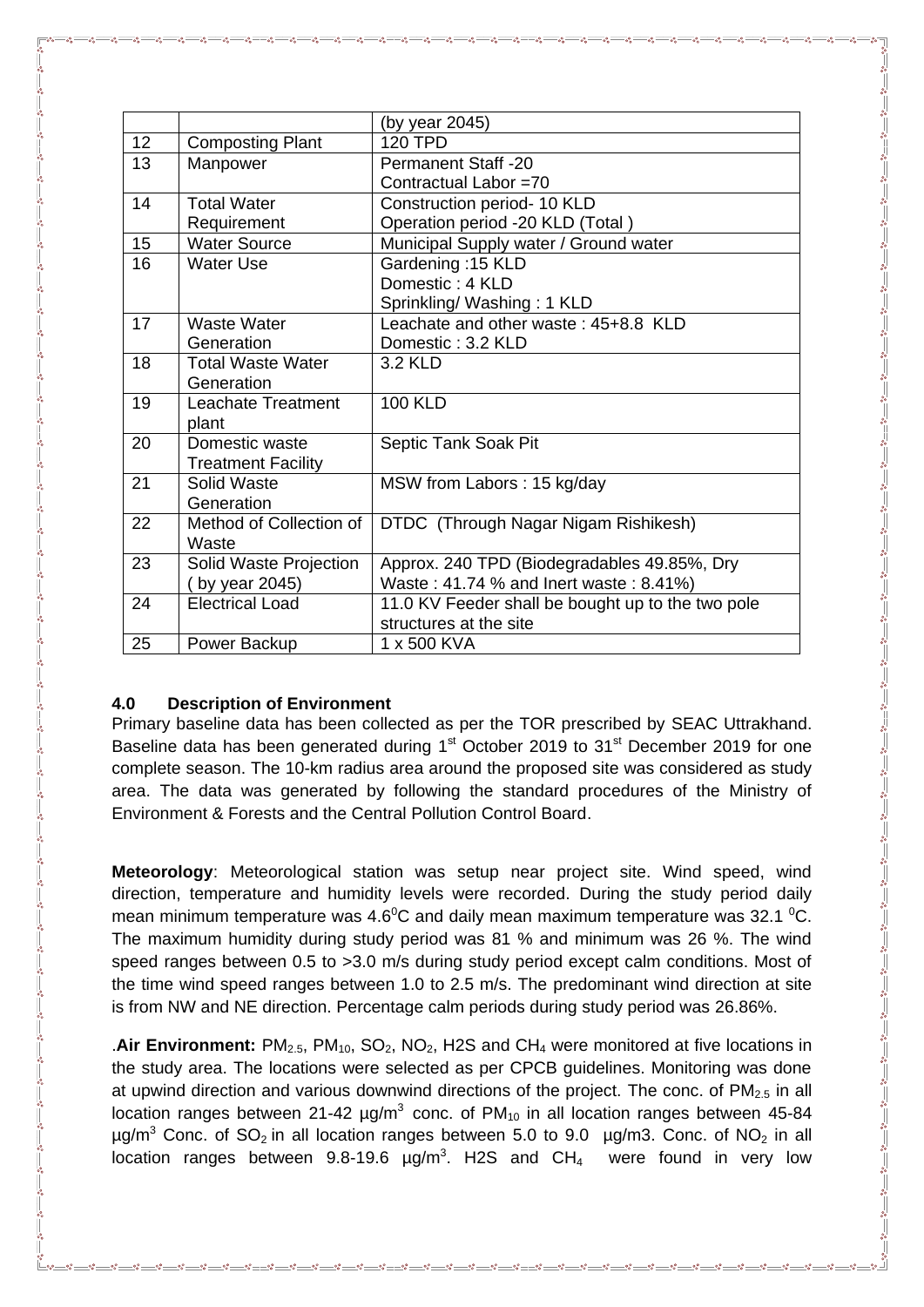concentration. Over all the ambient air quality of the study area is meeting the prescribed National Ambient Air Quality Standard at all locations.

**Noise Environment**: Ambient noise level were monitored at five (5) locations in the study area. The ambient noise quality of the study area is within the prescribed National Ambient Noise Quality Standards prescribed for industrial (Standards - 75 dBA during day time and 70 dBA during night time) residential area (Standards - 55 dBA during day time and 45 dBA during night time) and commercial area (Standards - 65 dBA during day time and 55 dBA during night time).

**Water Quality:** Five ground water samples and two surface water sample were collected from different locations around the site during study period. Groundwater samples were collected from hand pumps and tube wells of settlements around the project site. The water samples examined for physico-chemical parameters and bacteriological parameters. The samples collected and analysed as per the procedures specified in Standard Methods. Samples for chemical analyses collected in polyethylene carboys. Samples for bacteriological analyses collected in sterilized bottles. Overall the parameters in ground water sample were well within the desired limit of Indian Standard IS: 10500-2012 all location, where the hardness values are slightly above the permissible limit but well within the desirable limit. No metallic and bacterial contamination was found in the ground water samples.

Bacterial and metallic contamination was observed in the surface water sample. However, the surface water was found to meet the Best Designated Use – "D" Criteria of CPCB (i.e fit for fish propagation)

**Soil Quality:** Four soil samples were collected from the agriculture fields around the project area and analyzed for relevant physico-chemical parameters. . Texturally the soils of study area are observed as Sandy loam. The soil pH ranges from 7.44 to 7.85 thereby indicating the soils are slightly alkaline in nature. The organic matter, nitrogen, potassium and phosphorus content of the soil are found to be in low to moderate amount. Overall the soil is found moderately fertile.

**Sensitive Ecosystem:** No national park, wildlife sanctuary, biosphere reserve is present within 10 km area of the proposed project site except Rajaji National park. The proposed project site is located outside the Eco sensitive zone of the Rajaji National park. The nearest ESZ of the Rajaji national park is located about 3.0 km east of the proposed project site. No rare and endangered plant species was observed in the study area. Due to presence of Raja ji national park there is diverse flora and fauna reported from the study area. Among the mammals Indian Gazelle, Asian elephant and Indian panther are scheduled-I faunal species and among the birds *Gyps indicus* is schedule-I species recorded from the study area

#### **5.0 Environmental Impact and Mitigation Measures**

Environmental Impact Assessment helps in identifying the likely impacts due to the project activities for all stages of the project viz, design, construction and operation stage. Impacts are quantified using established practices, tools and mathematical models followed by identification of mitigation measures to mitigate the impacts to acceptable levels. The proposed project activities would create impact on the environment in two distinct phases i.e., Construction and Operation Phases. The impacts during the construction phase will be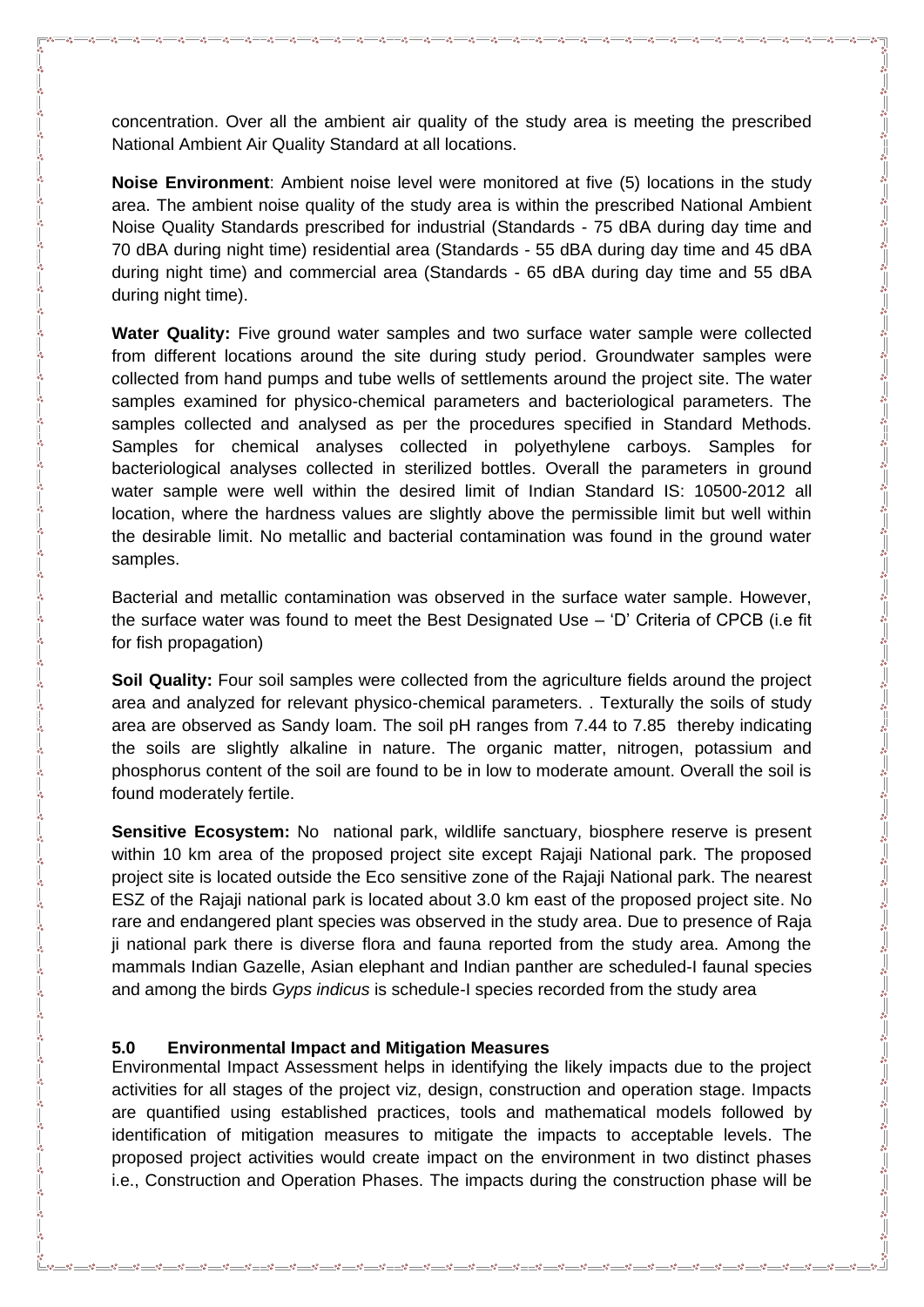temporary in nature. This summary details the pollution sources and mitigation measures proposed for the project is summarised in following table:

 $s_6^2 = s_6^2 = s_6^2 = s_6^2 = s_6^2 = s_6^2 = s_6^2 = s_6^2 = s_6^2 = s_6^2 = s_6^2 = s_6^2 = s_6^2 = s_6^2 = s_6^2 = s_6^2 = s_6^2 = s_6^2 = s_6^2 = s_6^2 = s_6^2 = s_6^2 = s_6^2 = s_6^2 = s_6^2 = s_6^2 = s_6^2 = s_6^2 = s_6^2 = s_6^2 = s_6^2 = s_6^2 = s_6^2 = s_6^2 = s_6^2 = s_6^2 = s_6^$ 

|    | S.N. Component                   | <b>Potential</b><br><b>Identified</b>                                                                                                                                                                           | Impacts Suggested Management Plan/ Mitigation<br><b>Measures</b>                                                                                                                                                                                                                                                                                                                                                                                                                                                                                                                                                                                                          |
|----|----------------------------------|-----------------------------------------------------------------------------------------------------------------------------------------------------------------------------------------------------------------|---------------------------------------------------------------------------------------------------------------------------------------------------------------------------------------------------------------------------------------------------------------------------------------------------------------------------------------------------------------------------------------------------------------------------------------------------------------------------------------------------------------------------------------------------------------------------------------------------------------------------------------------------------------------------|
|    |                                  | <b>Construction Stage Impacts and Mitigation Measures</b>                                                                                                                                                       |                                                                                                                                                                                                                                                                                                                                                                                                                                                                                                                                                                                                                                                                           |
| 1. | Use<br>Land<br>Soil Quality      | & Change<br>the<br>in<br>topography<br>Increased run off<br>$\bullet$<br>during monsoons<br>Soil erosion and<br>compaction<br>Soil contamination                                                                | Minimum filling and cutting works<br>$\bullet$<br>undertaken<br>during<br>site<br>be<br>to<br>clearance activities;<br>Excavated topsoil to be preserved in<br>$\bullet$<br>stockpiles for further use in greenbelt<br>development<br><b>No</b><br>site<br>grading,<br>excavation<br>and<br>$\bullet$<br>backfilling works during monsoons.<br>Retention wall or bund to be provided<br>$\bullet$<br>around<br>the<br>for<br>storage<br>areas<br>excavated soil and other construction<br>material;<br>Restrict movement of heavy machinery<br>$\bullet$<br>to limited areas<br>All chemical wastes to be stored on<br>paved surfaces and provided with<br>covered sheds. |
| 2. | Ambient<br>Air<br>Quality        | • Fugitive emissions<br>site<br>due<br>to<br>preparation<br>• Dust<br>generation<br>during movement of<br>vehicles<br>• Emissions<br>from<br>construction<br>equipments, vehicles                               | water sprinkling on dusty area<br>$\bullet$<br>Limited vehicular<br>will<br>movement<br>be<br>$\bullet$<br>permitted on disturbed soils<br>Contractors<br>will<br>be<br>required<br>to<br>$\bullet$<br>maintain valid Pollution under Control<br>certificates<br>issued<br>by<br>Transport<br>Department and proper maintenance<br>records for their fleet;<br>of<br>Periodic<br>maintenance<br>$\bullet$<br>construction equipment will be<br>undertaken to minimize exhaust<br>emissions;<br>Proper housekeeping of the area to be<br>$\bullet$<br>maintained to remove dirt/debris from<br>the site on daily basis.                                                    |
| 3. | Ambient Noise • Noise<br>Quality | due<br>to<br><b>Construction activities</b><br>(such as excavation,<br>grading,<br>erecting<br>equipment, piling, etc)<br>Movement of vehicles<br>$\bullet$<br>Occupational<br>$noise$ •<br>$\bullet$<br>hazard | The construction areas to be provided<br>with sheet barriers or temporary walls<br>along the boundary close to any<br>habitations;<br>Rubber padding to be provided in<br>$\bullet$<br>the construction machinery<br>Provide acoustic enclosures and noise<br>barriers<br>noise<br>in<br>areas<br>of<br>high<br>generating sources;<br>High noise generating activity will be<br>permitted during day time only;<br>Regular maintenance of its vehicles and<br>repair of its equipment/ machinery will<br>be undertaken;<br>Personal protecting equipments will be<br>provided to workers.                                                                                |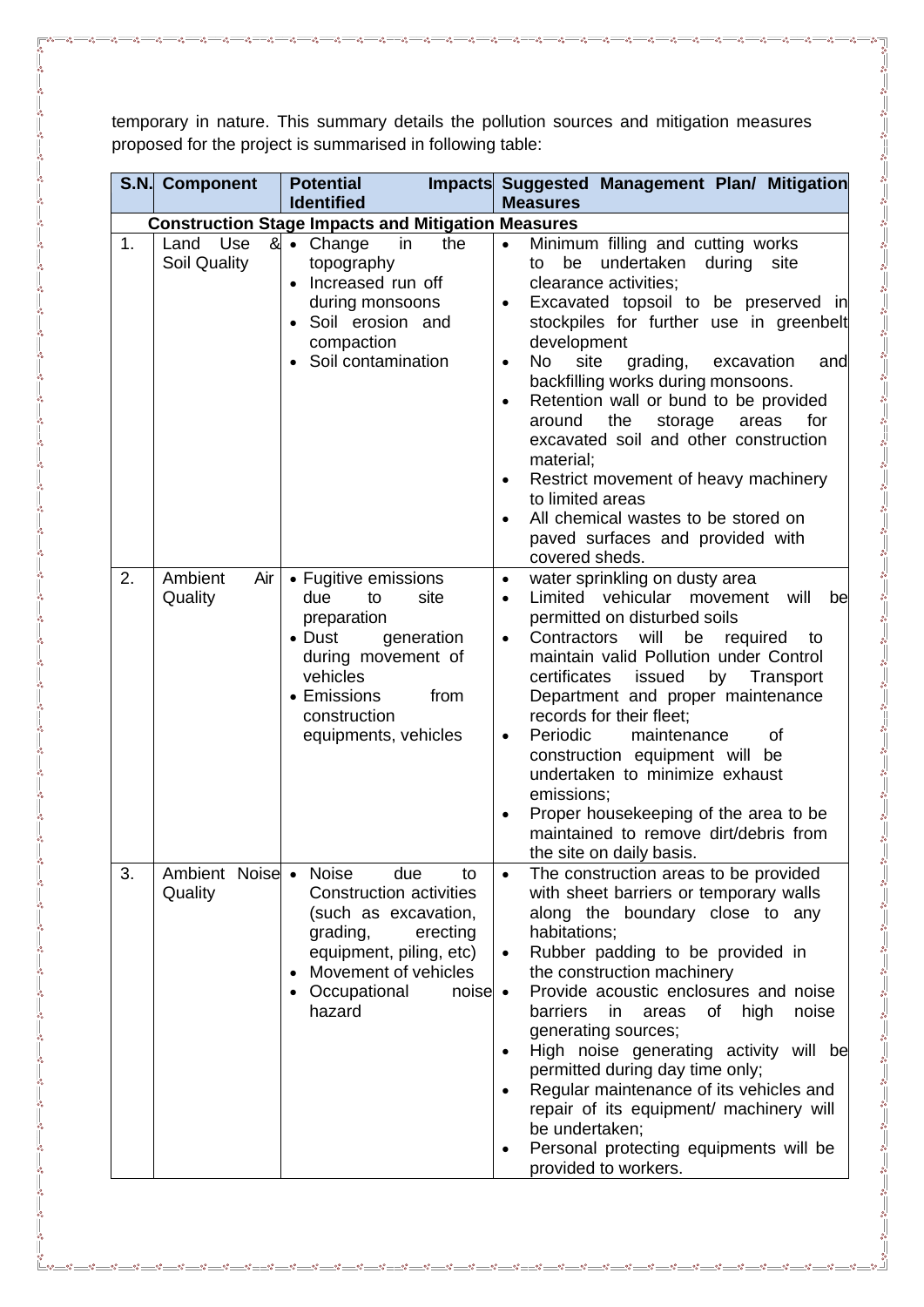| 5.          | Water<br><b>Resources</b><br>and Quality | • Potential run-off from<br>site<br>• Disposal<br>of<br>from<br>sewage<br>labour toilets<br>Contamination of<br>surface<br>and<br>ground<br>water<br>resources | $\bullet$<br>$\bullet$<br>$\bullet$<br>$\bullet$              | Excavation will be avoided during<br>monsoon season;<br>Garland drains will be constructed to<br>prevent the runoff<br>Vehicle Maintenance and<br>related<br>activities will not be undertaken at site<br>to avoid any oil spill/leaks;<br>Arrangements for septic tank-soak<br>pits for domestic sewage.                                                                                                                                                                                                                                             |
|-------------|------------------------------------------|----------------------------------------------------------------------------------------------------------------------------------------------------------------|---------------------------------------------------------------|-------------------------------------------------------------------------------------------------------------------------------------------------------------------------------------------------------------------------------------------------------------------------------------------------------------------------------------------------------------------------------------------------------------------------------------------------------------------------------------------------------------------------------------------------------|
| 6.          | Ecology                                  | of<br>Removal<br>$\bullet$<br>vegetation<br>Disturbance to wild<br>$\bullet$<br>fauna<br>illegal hunting of wild<br>animals                                    | $\bullet$<br>$\bullet$<br>$\bullet$<br>$\bullet$<br>$\bullet$ | Project layout design shall be in a way to<br>minimize tree cutting<br>Top soil shall be stacked and used for<br>greenbelt development.<br>Dense greenbelt shall be developed<br>Compensatory plantation shall be done in<br>20 ha land<br>Minimum<br>levels<br>of<br>noise<br>during<br>construction<br>activities<br>shall<br>be<br>Illumination<br>maintained.<br>and<br>night<br>operations will be restricted to avoid<br>adverse impacts on habitat of fauna.<br>No illegal hunting and poaching activities<br>to be allowed in the study area; |
| 7.          | Traffic and<br>transport                 | Traffic congestion on<br>road connecting site<br>from main highway<br>Deterioration of road<br>conditions                                                      | $\bullet$<br>$\bullet$<br>$\bullet$                           | Movement of traffic entering the site<br>properly managed<br>shall<br>be<br>to<br>ensure minimum disturbance<br>to<br>community;<br>Dedicated entry and exit points to be<br>provided within the Site.<br>Dedicated parking area will be<br>provided in the project site for<br>parking of vehicles.<br>The speed of vehicles will be restricted to<br>25 km/hr.<br>Roads damaged due to project vehicle, if<br>any will be repaired and maintained at<br>regular intervals during the construction<br>period.                                        |
| 8.          | Socio-<br>economics                      | impact<br>due<br>to<br>construction<br>noise,<br>dust and increased<br>traffic<br>Employment                                                                   | $\bullet$<br>$\bullet$<br>$\bullet$<br>$\bullet$              | in<br>dust<br>proper<br>water<br>sprinkling<br>generating areas;<br>All high noise generating activity will<br>be permitted during daytime only<br>Workers from nearby villages will be<br>engaged in construction activities<br>Proper fencing and proper signage will be<br>provided around construction site;                                                                                                                                                                                                                                      |
|             |                                          | <b>Operation Stage Impacts &amp; Mitigation Measures</b>                                                                                                       |                                                               |                                                                                                                                                                                                                                                                                                                                                                                                                                                                                                                                                       |
| $\mathbf 1$ | <b>Ambient Air</b><br>Quality            | Vehicular emissions<br>Dust<br>and<br>$\bullet$<br>particulates<br>emissions<br>Emissions from DG set •<br>$\bullet$<br>and Odour nuisance                     | $\bullet$<br>$\bullet$<br>٠                                   | Stack height for DG sets will be<br>maintained as per CPCB norms<br>Internal<br>roads<br>will<br>be<br>concreted<br>asphalted to reduce dustemissions;<br>All the trucks bringing waste to the site<br>will be covered<br><b>RNN</b><br>vehicles<br>that<br>all<br>to<br>ensure                                                                                                                                                                                                                                                                       |

°°

 $-8^{\circ}$ 

- %- %- %-

- %- %- %- %-

- %- %- %-

- %- %- %-

 $-8^{\circ}_{\circ} - 8^{\circ}_{\circ}$ 

 $\overline{\overline{\overline{6}}}$ 

 $\mathbb{E}$   $\frac{1}{2}$   $\frac{1}{2}$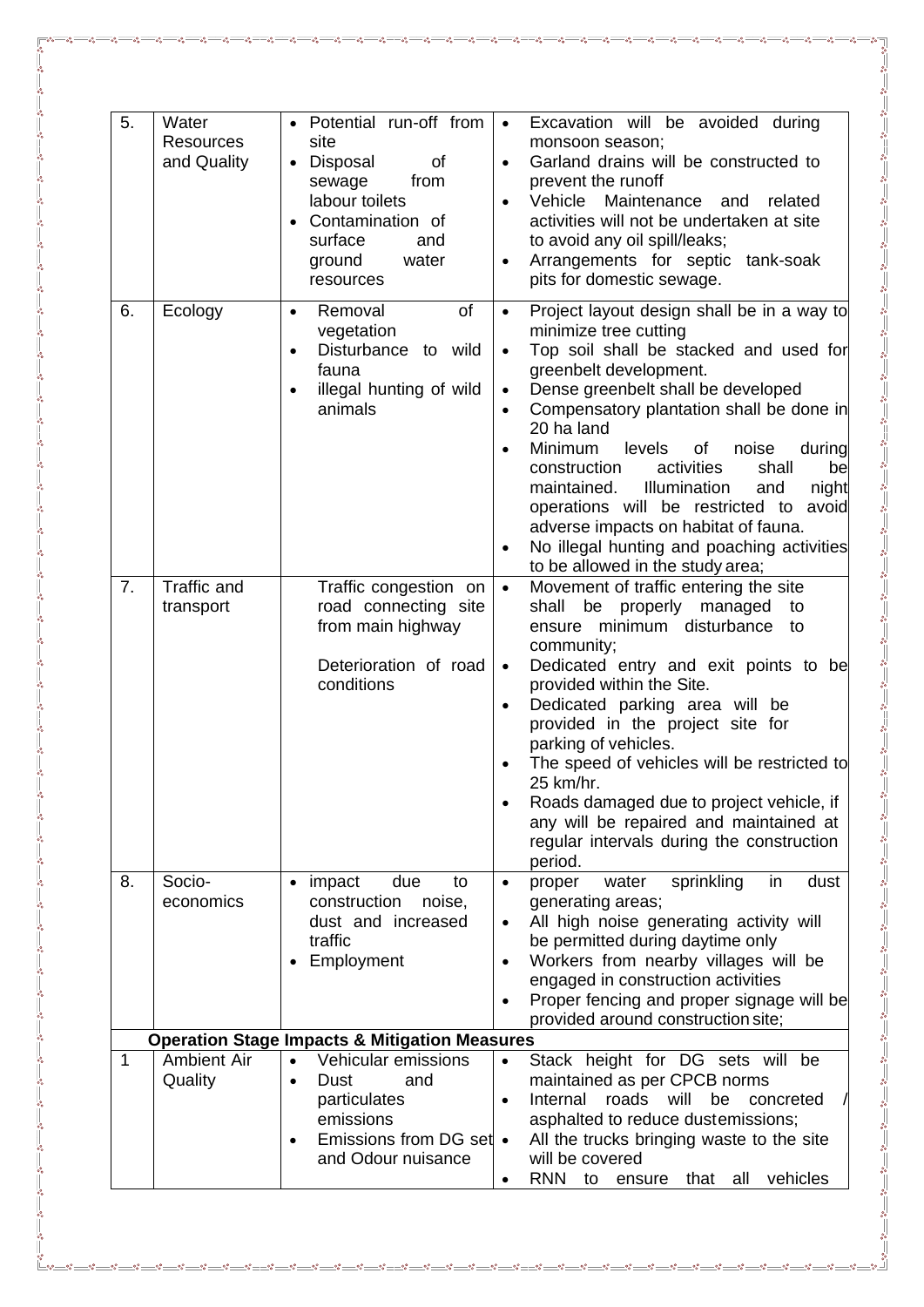| $\overline{2}$ | Soil Quality                             | • Contamination of soil<br>due to leachate                                                                                                                                                                                                              | maintain valid (PUC) certificates;<br>Thick green belt will be provided along<br>$\bullet$<br>the internal roads and plant boundary<br>which will limit the spread of dust and<br>odour;<br>Post closure monitoring of ambient air<br>quality at site should be undertaken<br>2Maintaining proper air and moisture in<br>the compost plant and windrow area<br>Design parameters for facility already<br>$\bullet$<br>include impermeable concrete                                                                                                                                                                                                                                |
|----------------|------------------------------------------|---------------------------------------------------------------------------------------------------------------------------------------------------------------------------------------------------------------------------------------------------------|-----------------------------------------------------------------------------------------------------------------------------------------------------------------------------------------------------------------------------------------------------------------------------------------------------------------------------------------------------------------------------------------------------------------------------------------------------------------------------------------------------------------------------------------------------------------------------------------------------------------------------------------------------------------------------------|
|                |                                          | percolation<br>• Spillage from vehicles<br>and used oil from DG                                                                                                                                                                                         | windrow pad, drainage network,<br>leachate collection and treatment<br>system.                                                                                                                                                                                                                                                                                                                                                                                                                                                                                                                                                                                                    |
|                |                                          | set                                                                                                                                                                                                                                                     | Ensure that the surface runoff from paved<br>$\bullet$<br>areas are collected in storm water drains<br>and does not flow to landscaped areas;<br>Provisions for HDPE Liner beneath it to<br>check leachate percolation into soil and<br>ground water                                                                                                                                                                                                                                                                                                                                                                                                                              |
| 3              | Ambient<br><b>Noise Quality</b>          | Increase in noise<br>$\bullet$<br>levels in adjoining<br>areas due operating<br>equipments such as<br>shredders of the RDF<br>block, compactors,<br>balers, DG sets, any<br>rotating equipment<br>Impact on faunal<br>species due to<br>increased noise | Acoustic enclosures, rubber paddings<br>$\bullet$<br>and linings will be provided for all<br>noise producing equipments<br>Trees with heavy foliage<br>and<br>$\bullet$<br>dense green belt of 3 rows shall<br>be provided to serve as acoustic<br>barriers;<br>Proper maintenance of machineries<br>$\bullet$<br>diesel<br>such as<br>and<br>exhausts<br>silencers, lubrication of conveyer<br>trolleys, etc.<br>PPE will be provided to worker<br>$\bullet$<br>working in high noise areas.<br>Periodic noise monitoring                                                                                                                                                        |
| 4              | Water<br><b>Resources</b><br>and Quality | Fresh water<br>$\bullet$<br>demand of the<br>project<br>• Disposal of<br>domestic<br>sewage<br>• Management of<br>storm water<br>Leachate generation                                                                                                    | Recycling and reuse of leachate will<br>$\bullet$<br>be carried out to minimize fresh<br>water requirement<br>The domestic waste water will be sent to<br>$\bullet$<br>septic tank followed by soak pit.<br>Storm water drainage and garland<br>$\bullet$<br>canal will be fitted with screens and<br>filters<br>Leachate from the waste tipping<br>$\bullet$<br>areas will be collected<br>separately and conveyed via<br>leachate collection drain up to<br>leachate collection sump and<br>treated in Leachate treatment<br>Plant<br>Quality of groundwater should be<br>$\bullet$<br>monitored and analyzed against IS<br>10500 standards for drinking water<br>prior to use. |

°°

 $-8^{\circ}$ 

- %- %- %-

- %- %- %- %-

- %- %- %-

- %- %- %-

 $-8^{\circ}_{\circ} - 8^{\circ}_{\circ}$ 

 $\overline{\overline{\overline{6}}}$ 

 $\mathbb{E}$   $\frac{1}{2}$   $\frac{1}{2}$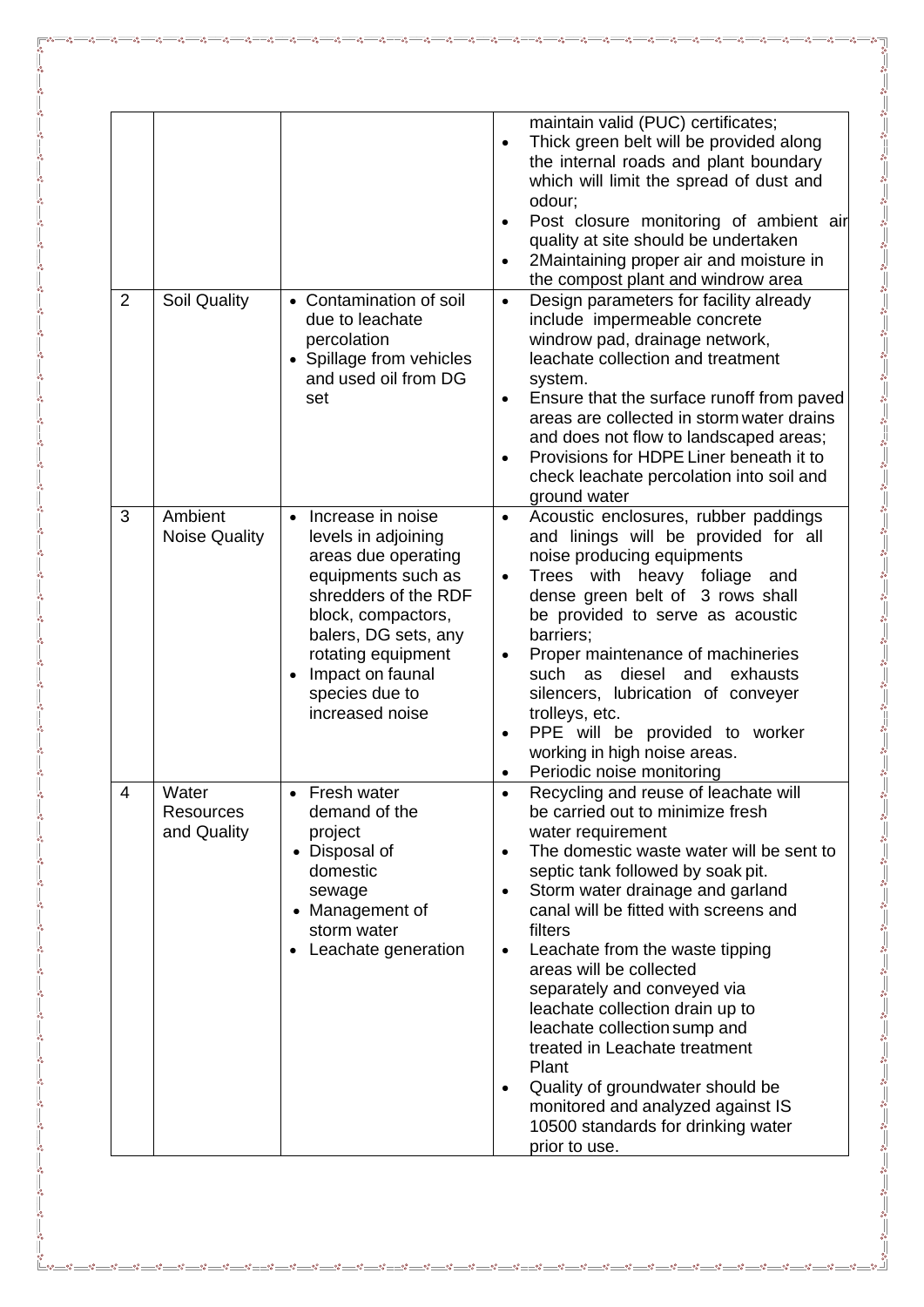| 5              | Traffic and<br>Transport     | Increase in traffic<br>$\bullet$<br>volume congestion                                                                                                                                                                                                                                                                     | $\bullet$                           | Traffic movement on road connecting<br>should<br>planned<br>the.<br>site<br>be<br>and<br>restricted to the early morning or late<br>evening hours only.<br>A proper traffic management plan.<br>All<br>routes for<br>waste<br>carrying<br>vehicles/ trucks will be planned to<br>cause minimal disturbance to local                                                                                                                                                                                                                                                                                                                                                                                                                                                                                                             |
|----------------|------------------------------|---------------------------------------------------------------------------------------------------------------------------------------------------------------------------------------------------------------------------------------------------------------------------------------------------------------------------|-------------------------------------|---------------------------------------------------------------------------------------------------------------------------------------------------------------------------------------------------------------------------------------------------------------------------------------------------------------------------------------------------------------------------------------------------------------------------------------------------------------------------------------------------------------------------------------------------------------------------------------------------------------------------------------------------------------------------------------------------------------------------------------------------------------------------------------------------------------------------------|
| 6              | Ecology                      | Impact on<br>$\bullet$<br>Surrounding RF<br>and PF<br>Impact on Rajaji<br><b>National Park</b><br>Disturbance to wild<br>fauna in study area                                                                                                                                                                              | $\bullet$<br>$\bullet$<br>٠         | community.<br>10500 m2 land area of this project shall<br>be converted in to greenbelt which will<br>act as a conservation buffer zone<br>between the Rajaji national park and<br>proposed project.<br>Environmental & social baseline studies,<br>well<br>as long term<br>monitoring<br>as<br>programs will be used to assess and<br>minimize impacts<br>Native species and healthy seedlings will<br>be planted<br>Compensatory plantation shall be done in<br>20 ha area                                                                                                                                                                                                                                                                                                                                                     |
| $\overline{7}$ | Socio-<br>economic<br>aspect | <b>Disturbance</b><br>to<br>$\bullet$<br>community<br>due<br>to<br>increased<br>noise<br>levels,<br>air<br>odour,<br>emissions and traffic<br>Employment<br>$\bullet$<br>opportunities<br>Formalization<br>of<br>rag<br>$\bullet$<br>pickers<br>Participatory<br>role<br>0f<br>residents<br>Improve aesthetics<br>of area | $\bullet$<br>$\bullet$<br>$\bullet$ | Good Waste Handling practices will be<br>implemented which will greatly reduce<br>foul smell and reduce impact from<br>odours.<br>Vehicles/ trucks moving<br>through<br>community roads will be covered<br>and the operations will be restricted<br>to day time.<br>Maximum efforts will be made to<br>provide job opportunities to local<br>residents during<br>construction<br>and<br>operation phase.<br>To<br>effective<br>implement<br>waste<br>management, RNN shall<br>organize<br>trainings for rag pickers operating in<br>the nearby areas emphasizing on the<br>importance of segregation and safe<br>handling of waste.<br>Awareness campaigns to be organized<br>emphasizing the need of sorting at<br>collection<br>waste<br>and<br>source,<br>participatory role of residents in waste<br>management in an area. |

# **6.0 Risk Mitigation Measures**

Fire fighting system with fire extinguishers, hydrant system, sprinkler system, pumps and pipeline network will be provided as per the recommendation.

## **7.0 Project Benefit**

 $30 - 30 - 30 - 30 - 30 - 30 - 30$ 

 $-8 - 8 - 8 - 8$ 

 $-80 - 80 - 80 - 80 - 80 - 80 - 80 - 80$ 

ΙŬ